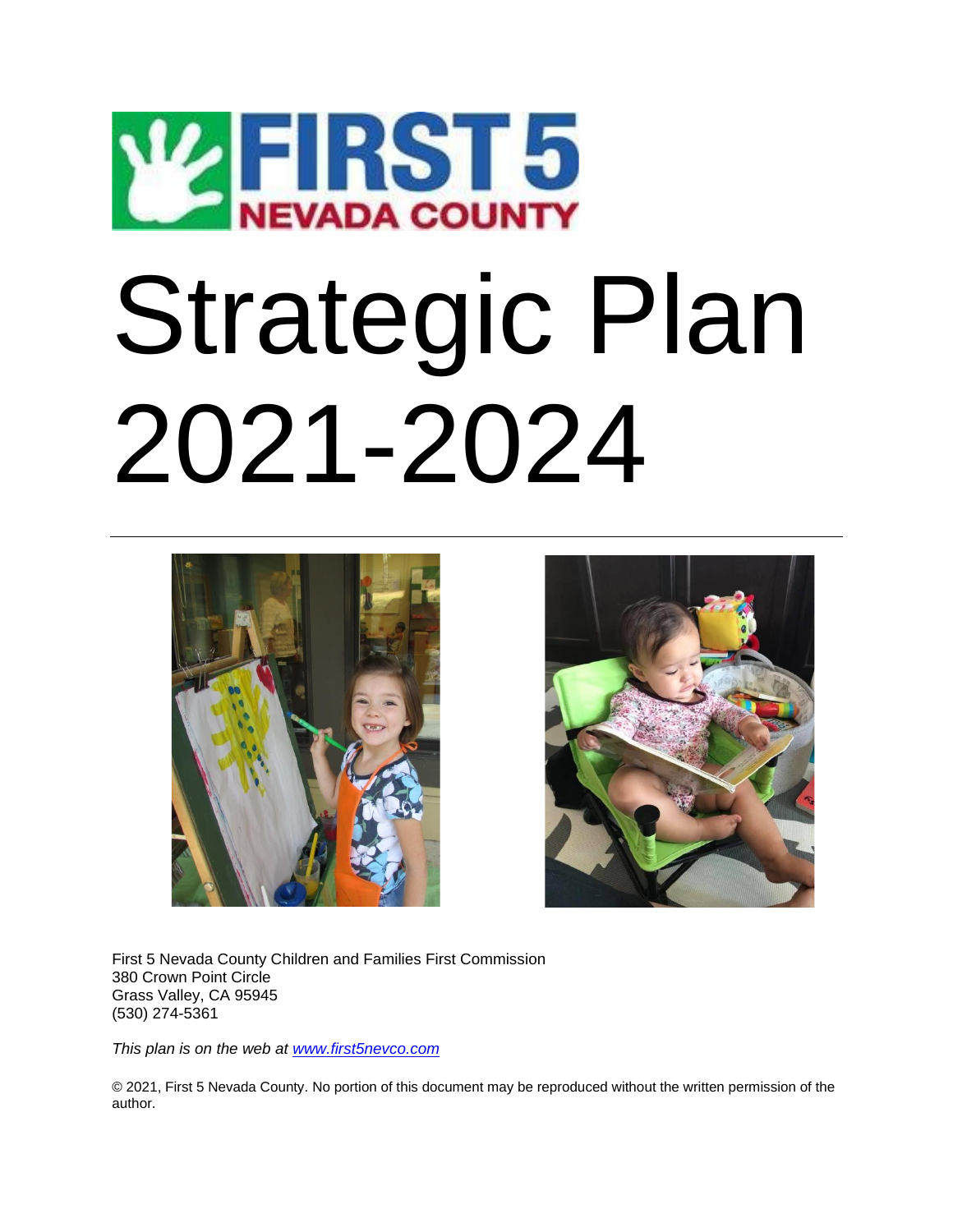# **STRATEGIC PLAN**

### **Table of Contents**

<span id="page-1-0"></span>

| <b>COMMISSIONERS &amp; STAFF</b>                                  | 4              |
|-------------------------------------------------------------------|----------------|
| <b>INTRODUCTION</b>                                               | 5              |
| ABOUT NEVADA COUNTY                                               | 6              |
| THE STRATEGIC PLANNING PROCESS                                    | $\overline{7}$ |
| OUR VISION/OUR MISSION/OUR TARGET POPULATION                      | 8              |
| <b>GUIDING PRINCIPLES</b>                                         | 9              |
| <b>INVESTMENT GUIDELINES FOR FIRST 5 NEVADA COUNTY COMMISSION</b> | 10             |
| FIRST 5 NEVADA COUNTY INITIATIVES, GOALS, & OBJECTIVES            | 12             |
| <b>EVALUATION PLAN</b>                                            | 15             |
| <b>LOGIC MODEL</b>                                                | 17             |
| <b>APPENDICES</b>                                                 | 18             |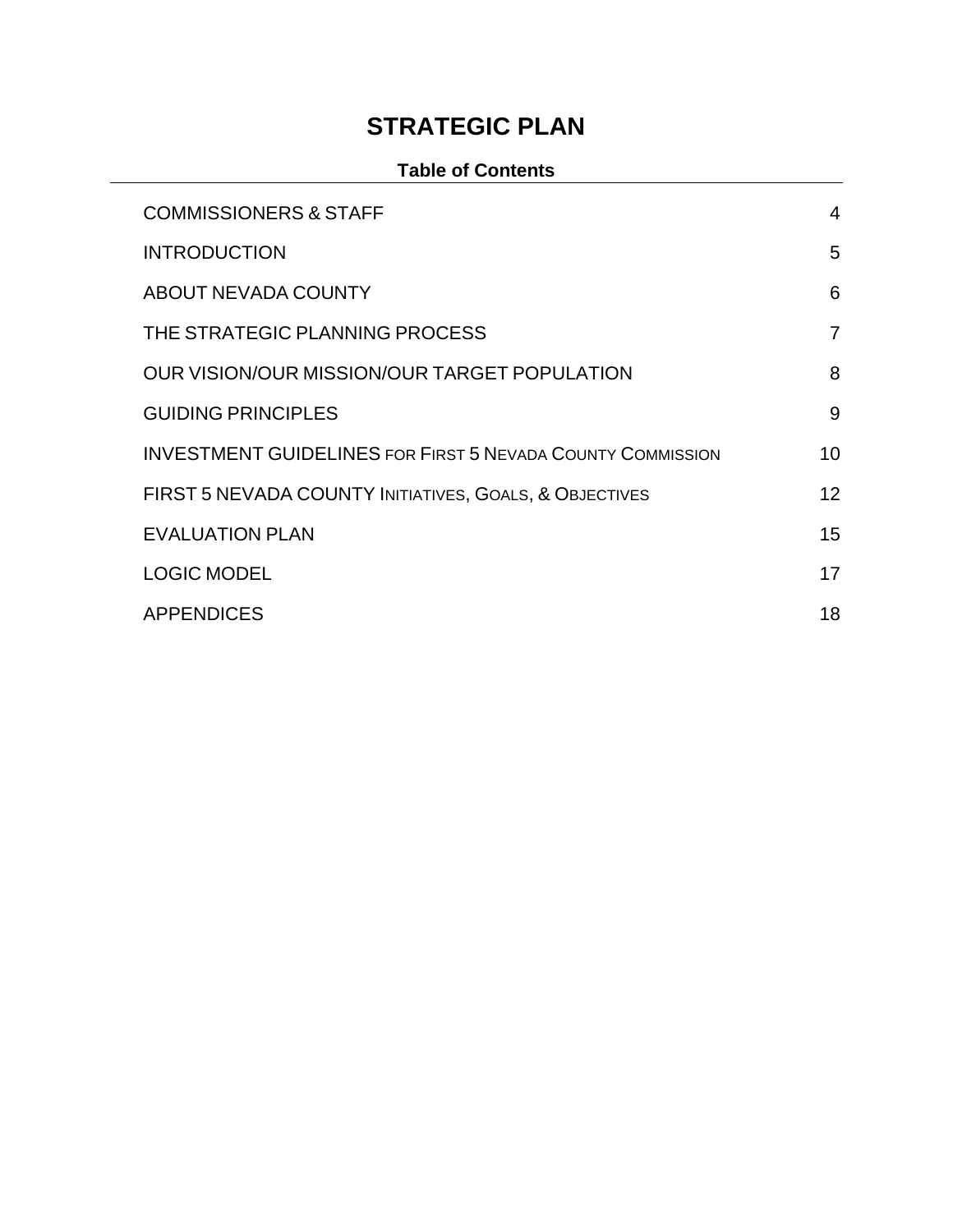### **COMMISSIONERS**

**Scott W. Lay, Chair** Nevada County Superintendent of Schools

**Ryan Gruver, Vice-Chair**  Director of Health and Human Services for Nevada County

**Phebe Bell** Behavioral Health Director for Nevada County

**Laura Abbey Brown** Executive Director for the Tahoe Truckee Excellence in Education Foundation

**Sue Hoek** District 4 Supervisor for Nevada County Board of Supervisors

### **STAFF**

**Melody Easton, Executive Director**

**Rosemary Gonzalez, Service Support Secretary**

**Alyssa Burke, Community Collaborative Coordinato**

This report was written and prepared by the Executive Director with guidance from the Commission.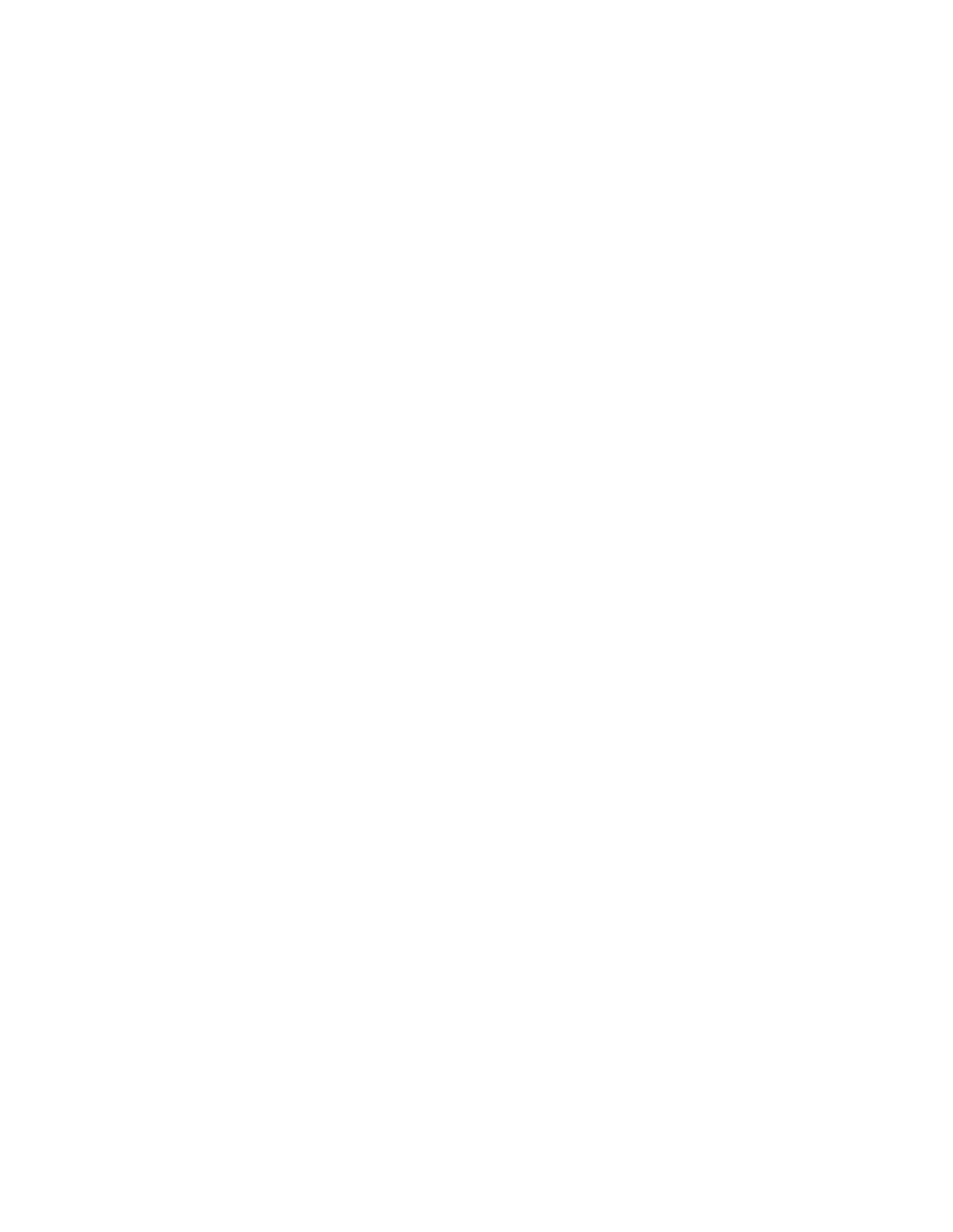## **Introduction**

<span id="page-4-0"></span>In November 1998, the California voters passed Proposition 10, the California Children and Families First Initiative which added a 50 cent-per-pack tax on tobacco products. Revenue from the tax is intended to promote, support and improve early development of children from the prenatal stage to five years of age. Proposition 10 echoes what many parents and caregivers have long known and, in the 1990s was being proven by scientific advances—that the first five years of a child's life are the most important for brain development.

Proposition 10 created a trust fund for revenues collected. Eighty percent (80%) of these revenues are distributed to the 58 individual California Counties annually to benefit children aged zero to five years old. Each local Commission has control over their own funds and by law is empowered to make local decisions about how funds should be spent. The remaining 20% of the revenues supports statewide programs and research.

On December 15, 1998, the Nevada County Board of Supervisors created the Nevada County Children and Families First Commission (later named First 5 Nevada County), and work began on *"the creation and implementation of an integrated, comprehensive, and collaborative system of information and services to enhance optimal early childhood development"* (California Health and Safety Code Section 130100). The five-member Commission is charged with administering and allocating the County's portion of the Proposition 10 funds. By ordinance, the Commissioners are drawn from the Board of Supervisors, the county Health and Human Services Department, the Truckee community, and the field of education.

The First 5 California Commission has created a Small Population County Funding Augmentation that commenced on July 1, 2014. Under this agreement, First 5 Nevada County will receive funds from First 5 California to bring our annual revenues to \$650,000 a year for three years – FY 2014/15 through FY 2016/2017. The First 5 California Commission voted to extend that agreement for an additional four years – FY2017/18 through FY2020/21, with trigger language that allows for a 2% annual decline in baseline funding if First 5 California revenues fall more than 7% in the prior year beginning with FY2018/19.

To date, First 5 Nevada County has invested more than \$8 million into early child development in Nevada County. State law directs First 5 Nevada County to distribute this money in accordance with this Strategic Plan, which has been reviewed by the public in at least one public hearing. Visit our website at www.first5nevco.com to learn more about First 5 Nevada County.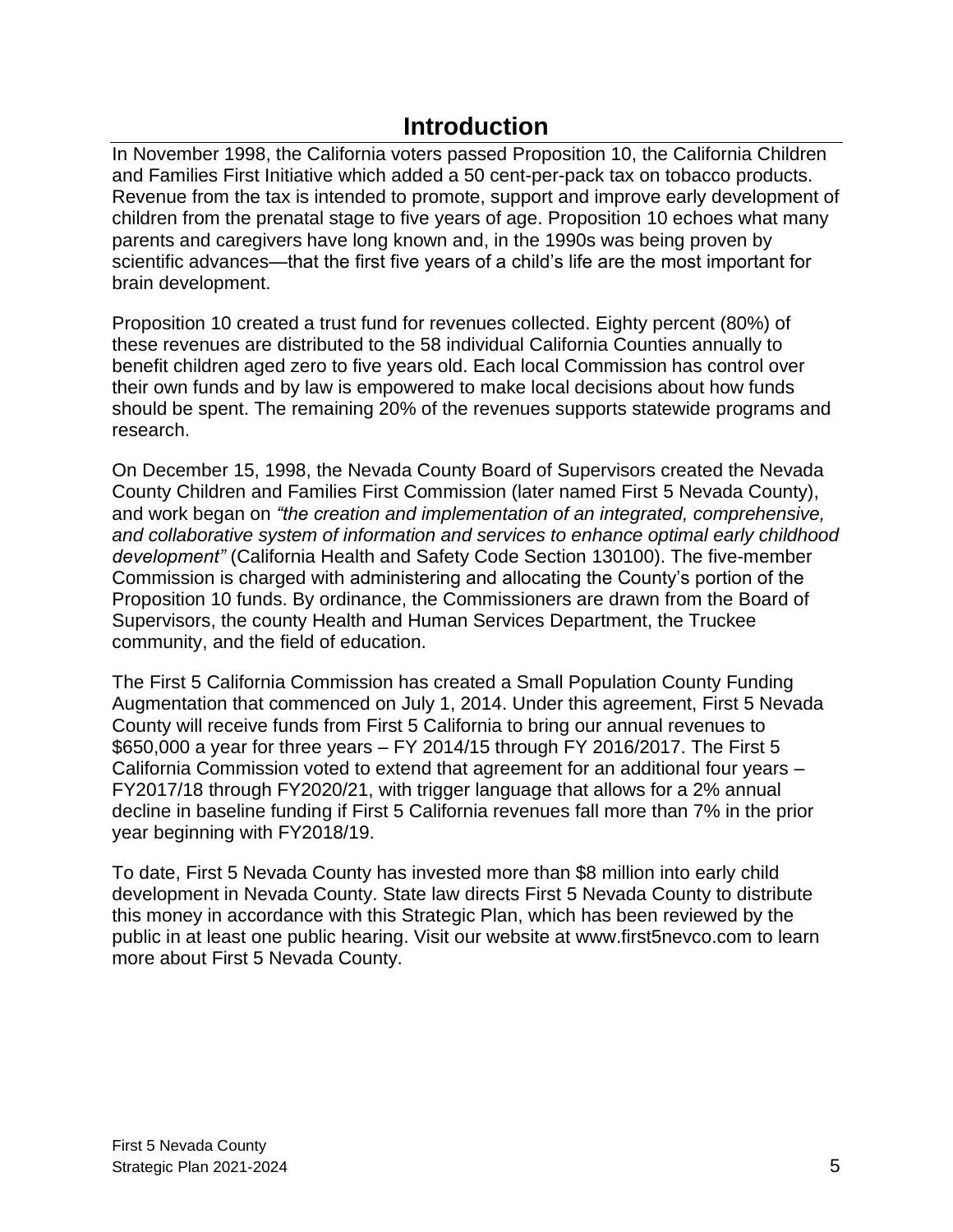<span id="page-5-0"></span>Stretching from the Sierra Nevada foothills to the Nevada state line, Nevada County encompasses an area of 958 square miles and a population of 97,820 in 2020<sup>1</sup>. Our county has 4,924 children under age 6 in 2020, up from 4,799 children under age 6 in  $2015^2$ .

The eastern and western portions of the county are divided by the Sierra Nevada Mountains, thus creating two diverse regions, which are relatively isolated from each other. Western Nevada County includes two of the three major population areas, including the cities of Grass Valley and Nevada City. Truckee is the population center of eastern Nevada County, which is geographically and socially connected with the Lake Tahoe portions of Placer County and the state of Nevada.

Nevada County has a very high mean age, with fewer households with children than in the state overall: 22% of households had children in 2017, compared with 35.5% of households statewide $3$ .

Nevada County is predominantly white, non-Hispanic but the demographics are shifting, with the Hispanic population growing most significantly: in 2019, 9.8% of the population was Hispanic<sup>4</sup>. Among children 0 to 17 years, the percentages are significantly higher: 17.4% identified as Hispanic in 2020<sup>5</sup> .

Families with young children are impacted by the gap between wages and housing costs and the availability of employment. According to the Center for Community Economic Development<sup>6</sup>, the self-sufficiency wage for a single parent in Nevada County with an infant and a preschooler rose is \$77,000. In 2016, it was reported that 46.1% of families in Nevada and Sierra Counties were living below the self-sufficiency wage. The annual cost of child care ranges from an average of \$8,393 for a preschooler in a family child care setting to \$13,693 for an infant in a child care center<sup>7</sup>. Ninety-five percent of children ages 0-5 are currently insured and 80.3% of kindergarteners have their required immunizations.

In Nevada County, the rate of substantiated cases of child abuse and neglect is 5.9 per 1,000 children, compared to a rate of 8.9 for the state overall; most of this (83%) is for

<sup>&</sup>lt;sup>1</sup> State of California, Department of Finance, *E-1 Population Estimates for Cities, Counties and the State with Annual Percent Change — January 1, 2018 and 2095.* Sacramento, California, May 2020.

<sup>&</sup>lt;sup>2</sup> Kidsdata.org <u>https://www.kidsdata.org/region/334/nevada-county/summary#6/demographics</u>

 $^3$  Kidsdata.org. (n.d.). Retrieved from https://www.kidsdata.org/topic/40/households-with-children250/

 $^4$  Census.gov Quickfacts Nevada County <https://www.census.gov/quickfacts/fact/table/nevadacountycalifornia,CA/PST045219>

<sup>5</sup> California Dept. of Finance, Race/Ethnic Population with Age and Sex Detail, 1990-1999, 2000-2010, 2010-2060 (Jan. 2018); U.S. Census Bureau, Population Estimates, Vintage 2017 (Jul. 2018).

 $^6$  Self-Sufficiency Standard for California. (n.d.). Retrieved May 24, 2015, from http://www.insightcced.org/calculator.html

 $^{7}$ The California Child Care Portfolio, California Child Care Resource & Referral Network. Accessed at [http://www.rrnetwork.org](http://www.rrnetwork.org/) (May 2019).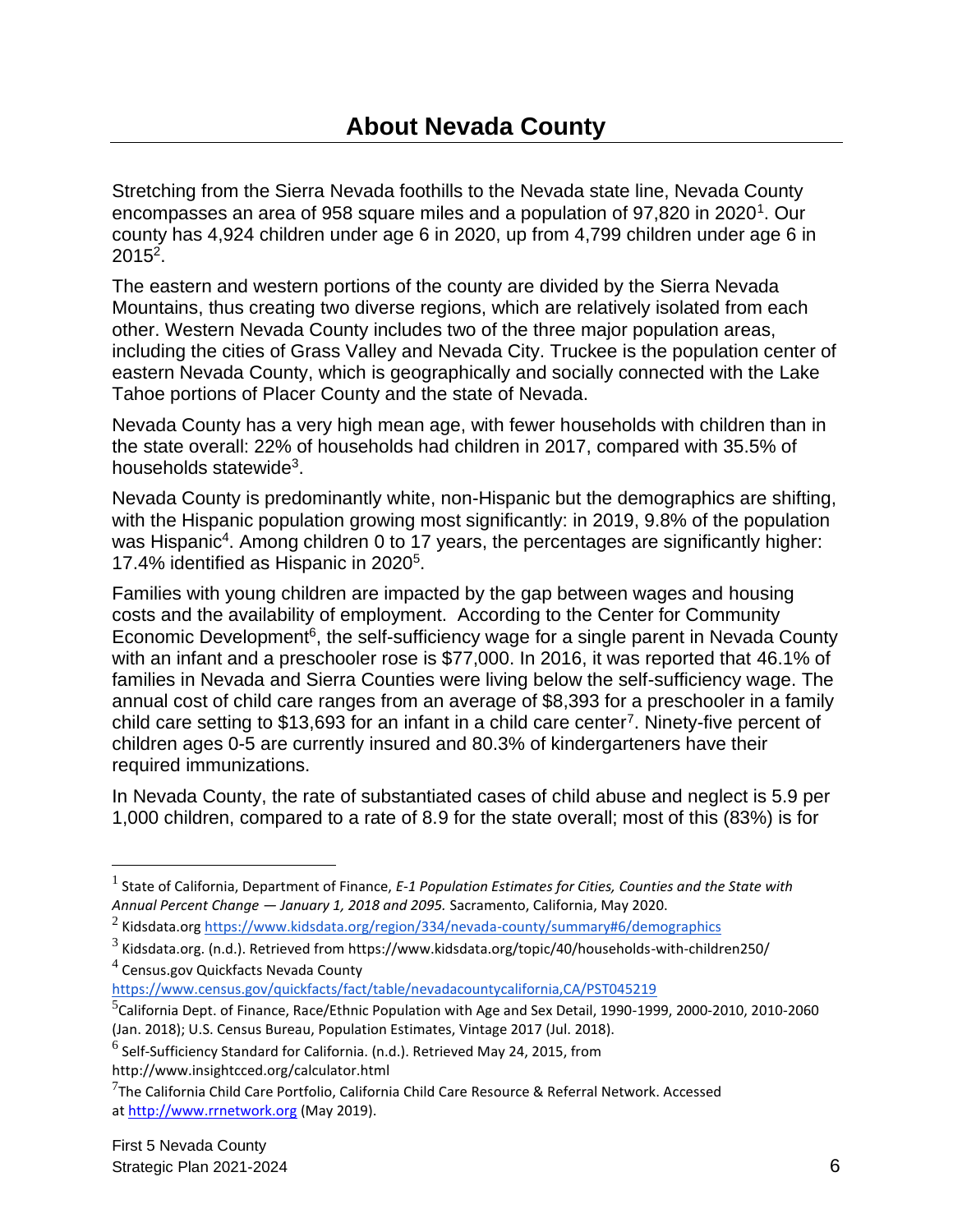general neglect<sup>8</sup>. The rate for domestic violence calls for assistance is similar: 3.5 per 1,000 adults compared to a state rate of  $5.9<sup>9</sup>$ . A total of 99 children were in foster care in 2013, down from 115 in 2012; the median length of time in foster care was 11 months, down from a high of 21.9 months in 2008 (the current state median is 14.1 months)<sup>10</sup>.

Overall, Nevada County schools have consistently ranked among the best in the state, achieving excellent marks in statewide academic performance tests. But the achievement gap between socioeconomically disadvantaged and non-disadvantaged children is growing: county-wide, second-grade language arts scores grew from a disparity between those two groups of 16% in 2001 to 28% in 2013; county-wide, second-grade math scores grew in disparity from 15% to 22%<sup>11</sup>. Students are considered "economically disadvantaged" if they are eligible for the free/reduced price lunch program or if neither parent graduated from high school. Research has shown that this "achievement gap" between rich and poor begins in early childhood<sup>12</sup>.

Many of Nevada County's children are geographically isolated, making access to services difficult. Providers encounter funding and staffing challenges related to economies of scale. In eastern Nevada County the families also have tough winter weather to contend with. The most recently available data, for 2015, show that seventeen percent of our children overall live in poverty, up from 9.1% in 2009<sup>13</sup>, and that poverty is often complicated by geographic isolation. Poverty for children in "female householder, no husband present" households is significantly higher, with 43.4% of children in those households living in poverty; most of those are single-adult households, with only 24.9% of them including an unmarried partner of the householder. Families in Nevada County continue to struggle with access to care issues that are often a result of our rural landscape. All of this makes the locally designed, comprehensive and integrated system of care offered by Proposition 10 all the more important for Nevada County.

<sup>8</sup> Needell, B., et al. (May 2014). Child Welfare Services Reports for California, UC Berkeley *[Center for Social Services](http://cssr.berkeley.edu/ucb_childwelfare)  [Research](http://cssr.berkeley.edu/ucb_childwelfare)*; U.S. data come from Child Trends analysis of Adoption and Foster Care Analysis and Reporting System data through the National Data Archive on Child Abuse & Neglect, as cited on *[KIDS COUNT](http://www.kidscount.org/)* (Apr. 2013).

<sup>9</sup> California Dept. of Justice, Criminal Justice Statistics Center, *[Domestic Violence-Related Calls for Assistance](http://oag.ca.gov/crime/cjsc/stats/domestic-violence)  [Database \(1998-2003\) and Online Query System](http://oag.ca.gov/crime/cjsc/stats/domestic-violence)* (October 2014).

<sup>10</sup> Needell, B., et al. (May 2014). Child Welfare Services Reports for California, U.C. Berkeley *[Center for Social](http://cssr.berkeley.edu/ucb_childwelfare)  [Services Research](http://cssr.berkeley.edu/ucb_childwelfare)*.

 $\overline{11}$  Author calculations based on data from the California Department of Education

<sup>12</sup> Hall, T. et al. (2009). *The Achievement Gap Begins Early: Disparities in Early Learning and Development: Lessons from the Early Childhood Longitudinal Study – Birth Cohort (ECLS-B)*, Child Trends

<sup>13</sup>U.S. Census Bureau, *2011-2015 [American Community Survey](http://factfinder2.census.gov/) 5-Year Estimates* (Nov. 2017).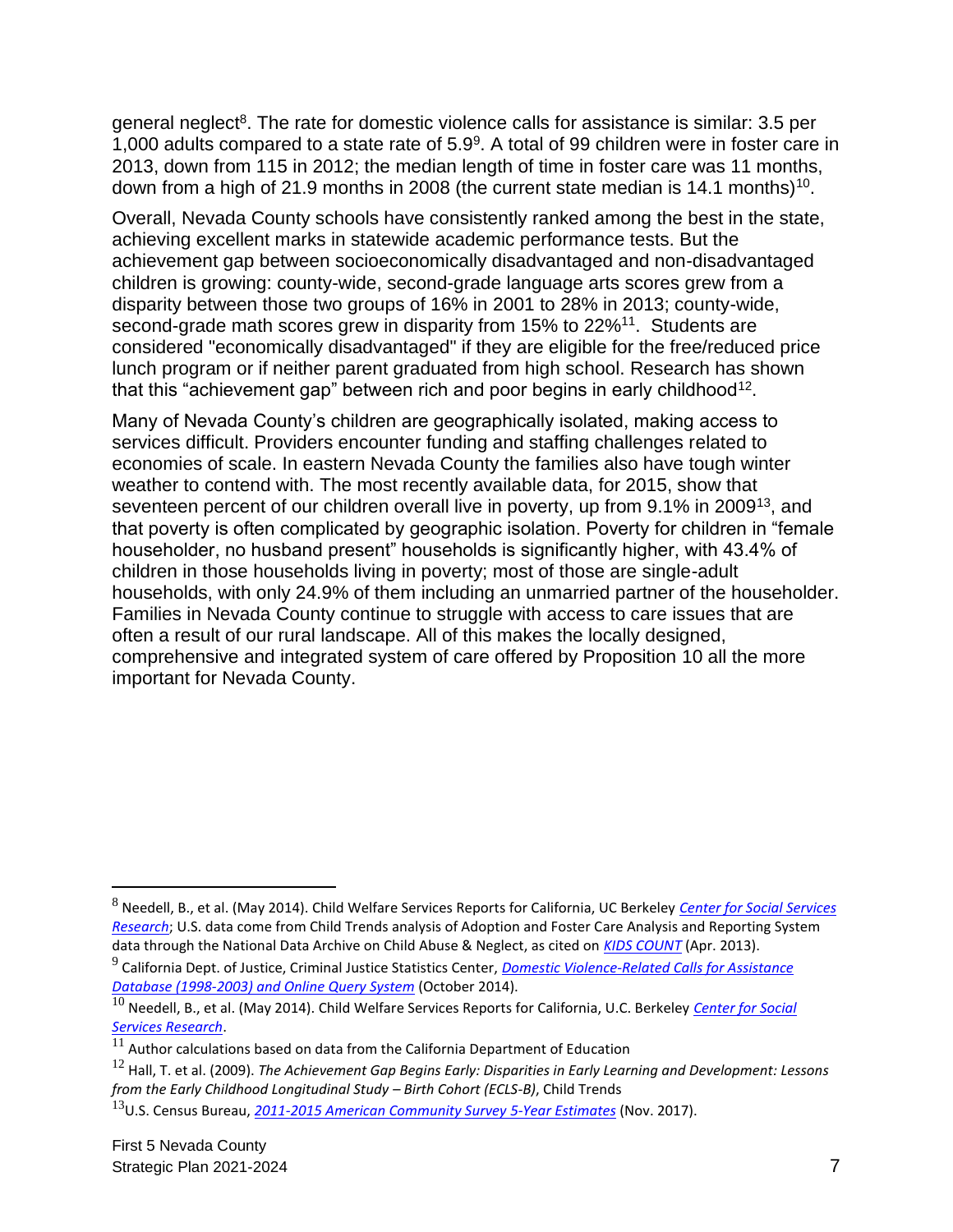# **THE STRATEGIC PLANNING PROCESS**

<span id="page-7-0"></span>Our strategic plan is the road map to a long-term, cyclical implementation and evaluation process during which we regularly measure desired results. Since 2000, the First 5 Nevada County Commission has regularly sought out family, service provider, and other stakeholder perspectives and reviewed research and data to ensure the continued relevance of the Strategic Plan. The Commission regularly discusses the focus and future of the Commission.

In 2019, the Commission engaged in a series of community input, stakeholder interviews with the help of a local evaluator. The evaluator met individually, or in small groups, with local community service providers and other stakeholders. She found that, *"Local service providers are working hard to address the needs of children ages 0-5 and their families, and often with great effect. Due to its small size, Nevada County is a place where relationships are easily made and maintained, facilitating collaborations across agencies to better support clients. Nevertheless, many families are struggling and many needs go unmet."*

Identified community needs were much the same as past surveys.

### **Identified Community Needs**

The top needs that the Commission identified for children birth to 5 years old and their families were:

- Parenting support
- Behavioral health care access
- Support for children's social-emotional development
- Support for the development of children's school readiness skills
- More exposure to pre-literacy activities
- Support for children's health and wellness including dental, obesity prevention, developmental screening, and immunization
- Higher quality child care
- Increased service coordination and collaboration
- Bilingual access to services for families

The Commission took into consideration the array of existing service providers, the extent of each need, the existing infrastructure to address that need, the potential impact of Commission dollars on that need, and the potential to evaluate that impact; they also took into consideration their past funding allocations and the impact of those projects and programs.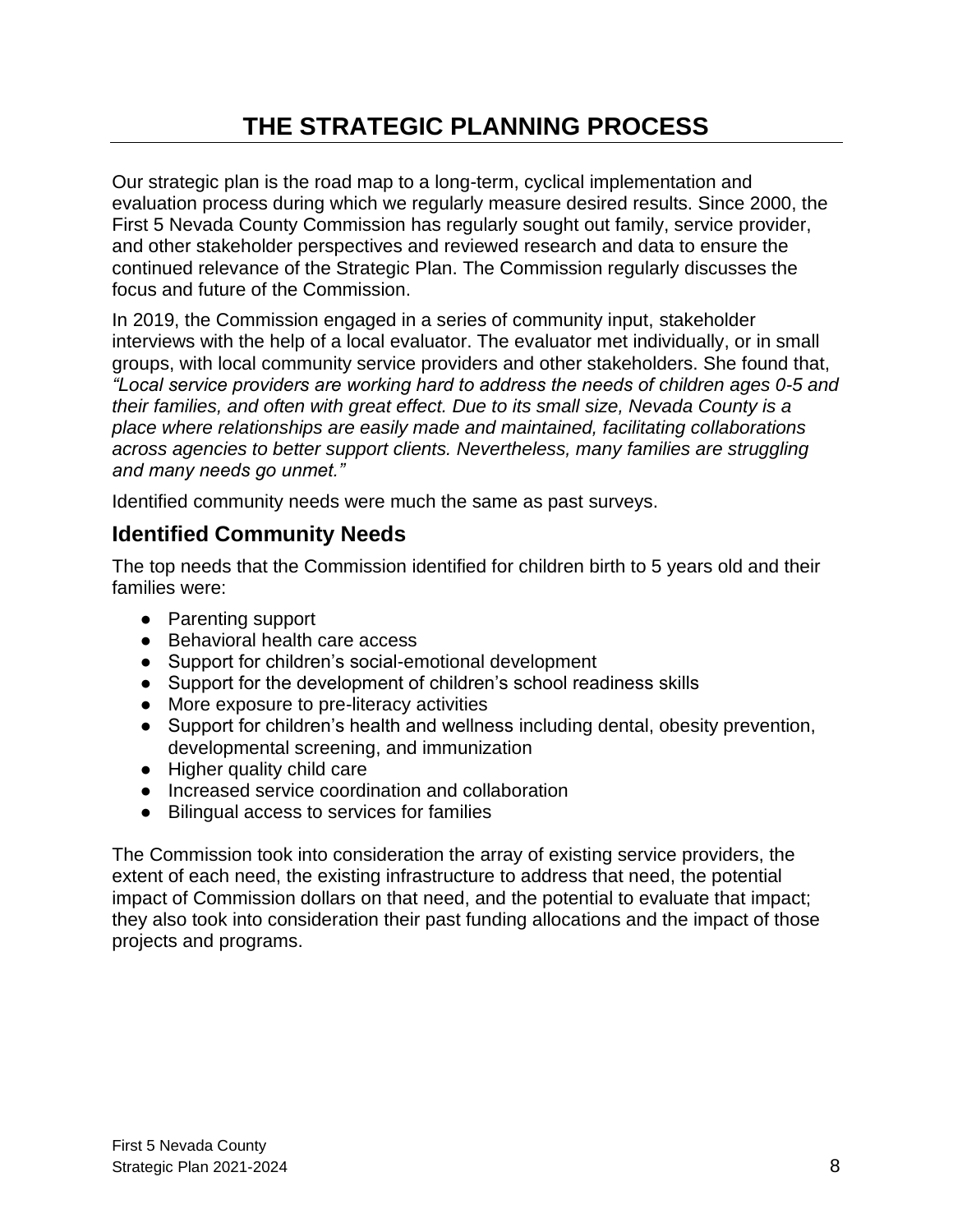### **Who We Are**

#### **OUR VISION**

Nevada County children will thrive in nurturing communities that support families in reaching their full potential.

#### **OUR MISSION**

First 5 Nevada County promotes the importance of early childhood by investing in complex systems of care, empowering families, and strengthening the community.

#### **OUR TARGET POPULATION**

First 5 Nevada County works on behalf of all children prenatal through age 5 and their families in Nevada County; but focuses on those who face significant risks and challenges to achieving their maximum physical and socio-emotional health and learning potential.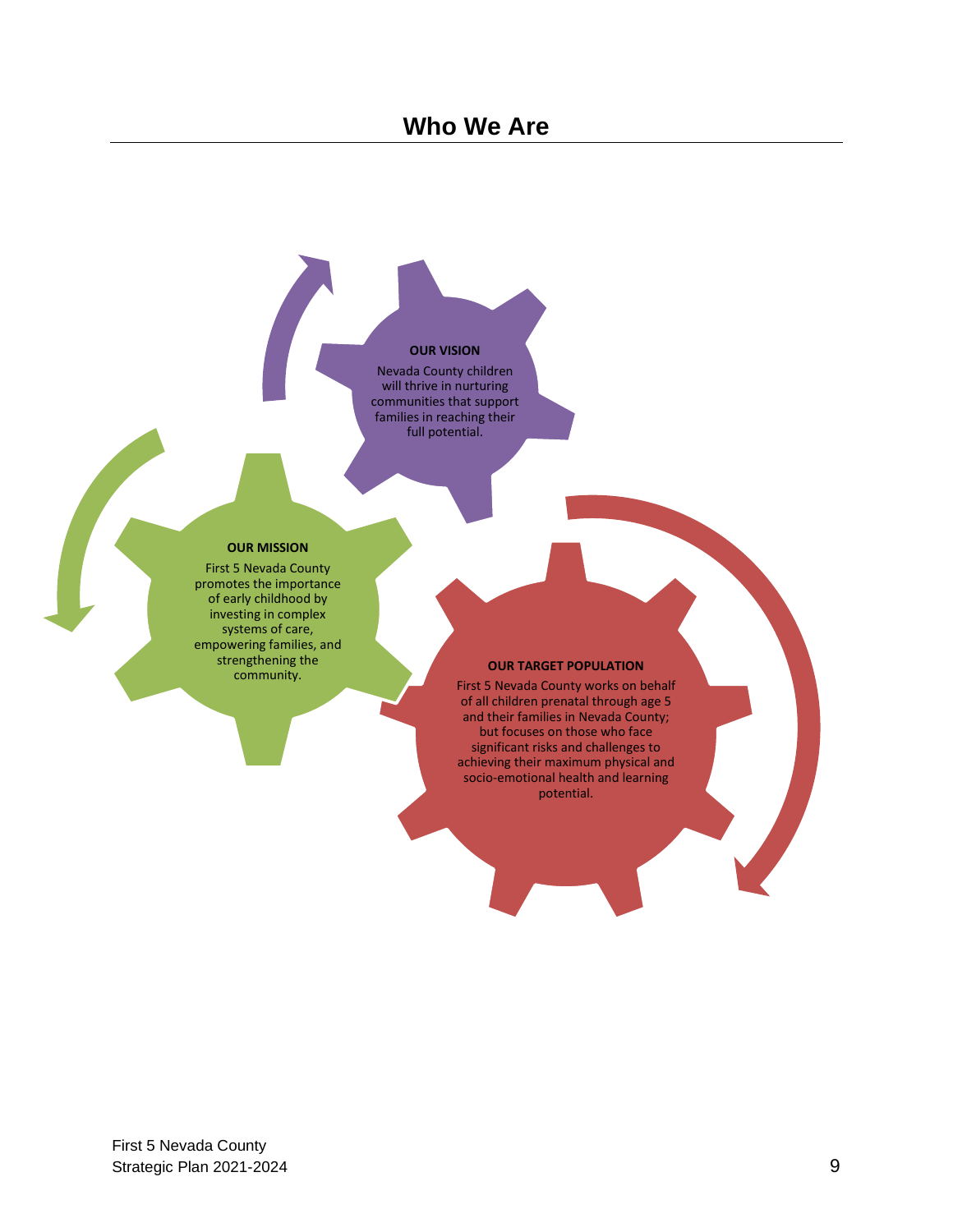<span id="page-9-0"></span>The funds entrusted to First 5 Nevada County are intended to produce measurable outcomes that better the lives of young children and their families. The Children and Families First Act gives the Commission the opportunity to allocate resources and invest money in a comprehensive and flexible manner to further the purposes of the Act and the Mission of our Strategic Plan.

### Equity and Inclusion

- Promote equal access to services for all children under age 6 in Nevada County
- Respond to the linguistic, cultural, geographic, and economic diversity of families
- Promote inclusion of families based on the needs of our diverse community; including, but not limited to children with disabilities and special needs

### Collaboration

• Promote activities and programs that have been shaped by community participation and collaborative efforts

### Systems Change

- Leveraging resources that build on the strengths of our families and the social capital in our communities
- Reduce fragmentation, build sustainable community capacity, and support shared decision-making and resources amongst partners

### Data Collection

- All investments are made to programs or activities that are able to objectively demonstrate their cost-effectiveness and overall efficacy
- All investments comply with the requirements of the Commission to ensure accountability of funds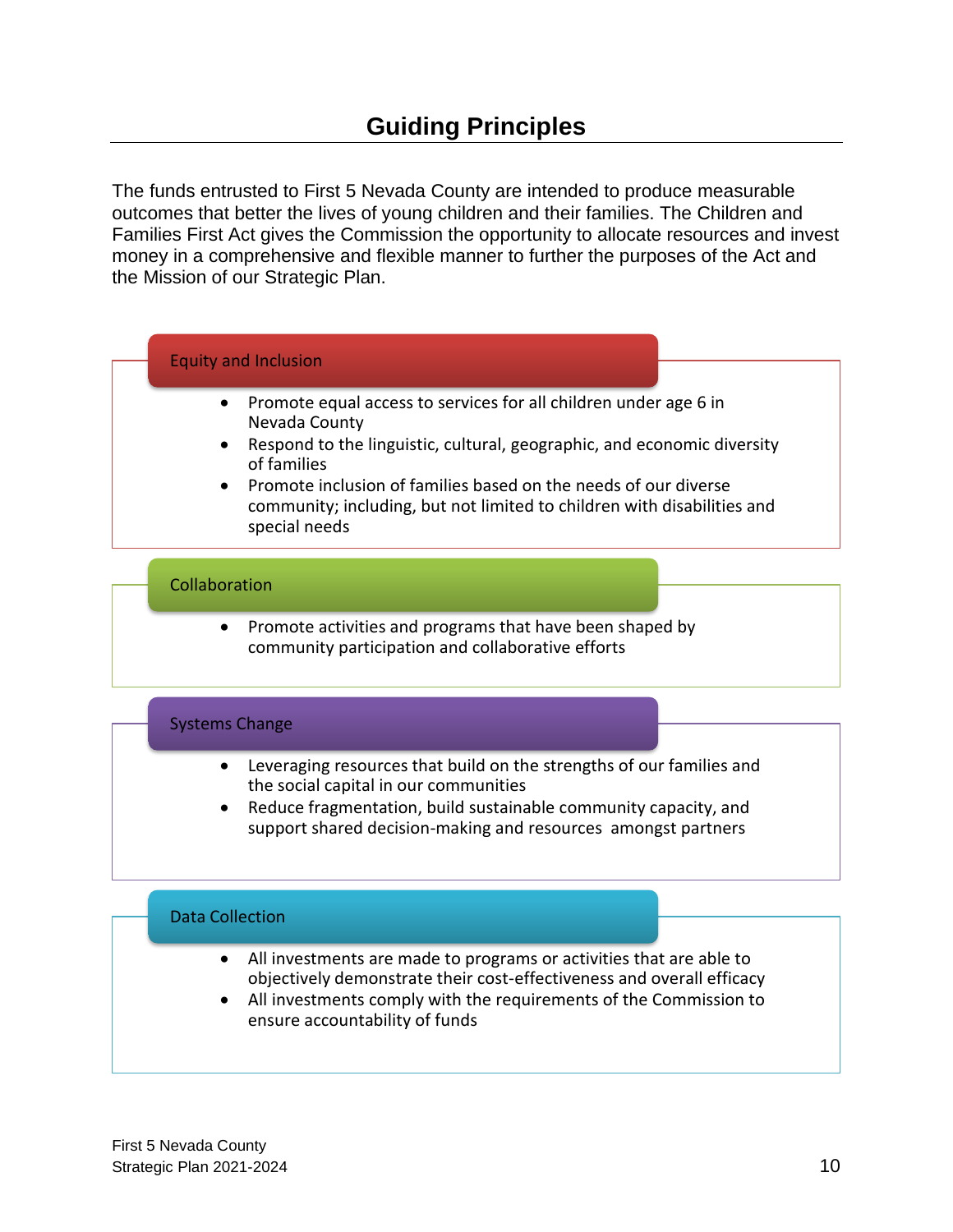# <span id="page-10-0"></span>**Investment Guidelines for First 5 Nevada County Commission**

We create strategic impact by funding programs and activities that support the goals in our strategic plan, show evidence of effectiveness, avoid duplication, and need Proposition 10 funding in order to meet those goals.

We ensure that our investments for children are used in the most effective manner. Therefore:

- ❖ All investments are made in accordance with a Goal contained in the Strategic Plan adopted by the Commission.
- $\triangleleft$  All investments are made to programs or activities that are able to objectively demonstrate their cost-effectiveness and overall efficacy and that comply with other requirements of the Commission to ensure accountability of funds.
- ❖ Funds may be allocated for leveraging other county, state and federal governmental revenue as well as private foundation, corporate and community funding.
- ❖ Expenditures are made in accordance with the First 5 Nevada County Contracts and Procurement Policy and the Expenditure Plan. Funds may be allocated on a sole source basis if the Commission determines there is only one natural provider of a priority service, based on a key objective, within the County; or funds may be designated for a particular geographic area.
- ❖ Funds may be allocated on a one-time basis, on a continuing basis, or in allotments based on performance, as required by the Commission, but in no case, shall commit the Commission beyond funds already realized in the First 5 Nevada County funds.
- $\clubsuit$  All Commission spending will be made in accordance with the First 5 Nevada County Long Range Financial Plan, which is updated annually.

These Investment Guidelines represent policy guidance the Commission approved to inform investment decisions for the 2021-2024 funding period. The "home positions" articulated below express the organization's point of view about how and where it can realistically have the most impact. To create a road-map for future Commissions, the rationale for each home position is included. The following table summarizes these Commission-directed policy guidelines.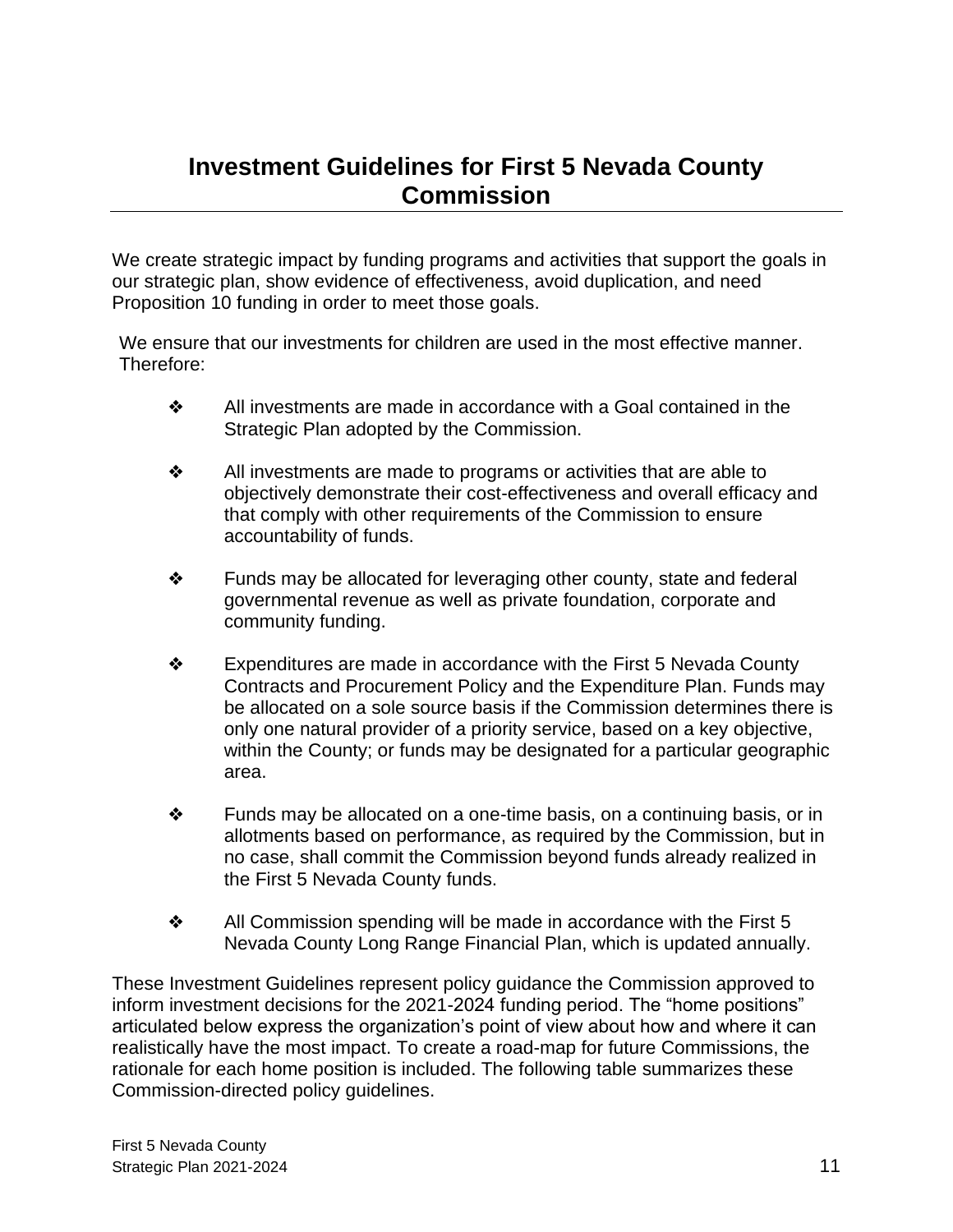# **Investment Guidelines – Home Positions**

# <span id="page-11-0"></span>Prevention vs. Intervention

First 5 NC strives to fund about twice as much in prevention services as in intervention services

Research in child development points to the importance and efficacy of prevention; the Commission recognizes this but also acknowledges that when prevention doesn't happen, early intervention is the most efficacious alternative. Because of the plasticity of young brains, the earlier the intervention, the larger the impact. The Commission also recognizes that their limited dollars are sometimes a key source for community response for an emergent problem for young children and their families.

# Direct Services vs. Systems Change

First 5 NC will continue to fund direct services; though is also continuing to advocate for a coherent system of services.

Systems change is complex work. Meaningful and sustained change requires the collaborative efforts of multiple partners, across multiple sectors, working on the multiple elements inherent in systems change. The Commission recognizes that funding direct services provides leverage for the Commission to encourage collaboration and integration of services. The Commission remains committed to supporting community collaboratives and to using executive director time to work on systems change.

# Individual Focus vs. Family/Community Focus

Whenever possible, First 5 NC will fund services that focus on the contextualized client (in other words, the individual within a family and/or community context) or on community change.

Research has shown that services that target the child within the family context are more efficacious. This is especially true for behavioral health treatment. Some services, such as kindergarten readiness camps, have shown efficacy when targeted at the individual level; with these types of services, the Commission will encourage parent-outreach and education components. Some services, such as parenting classes, are targeted at the individual but impact the larger family system.

# Local Models vs. Evidence-based Models

Whenever possible, First 5 NC will fund evidence-based or best- or promising-practices.

Evidence-based practices have proven impact and therefore are used whenever possible. The Commission recognizes that these are sometimes cost-prohibitive; that they are sometimes not adapted for a given target population; that sometimes there are no proven practices that address a priority issue. As such, the Commission will consider funding best- or promisingpractices or locally developed models.

First 5 Nevada County Strategic Plan 2021-2024 12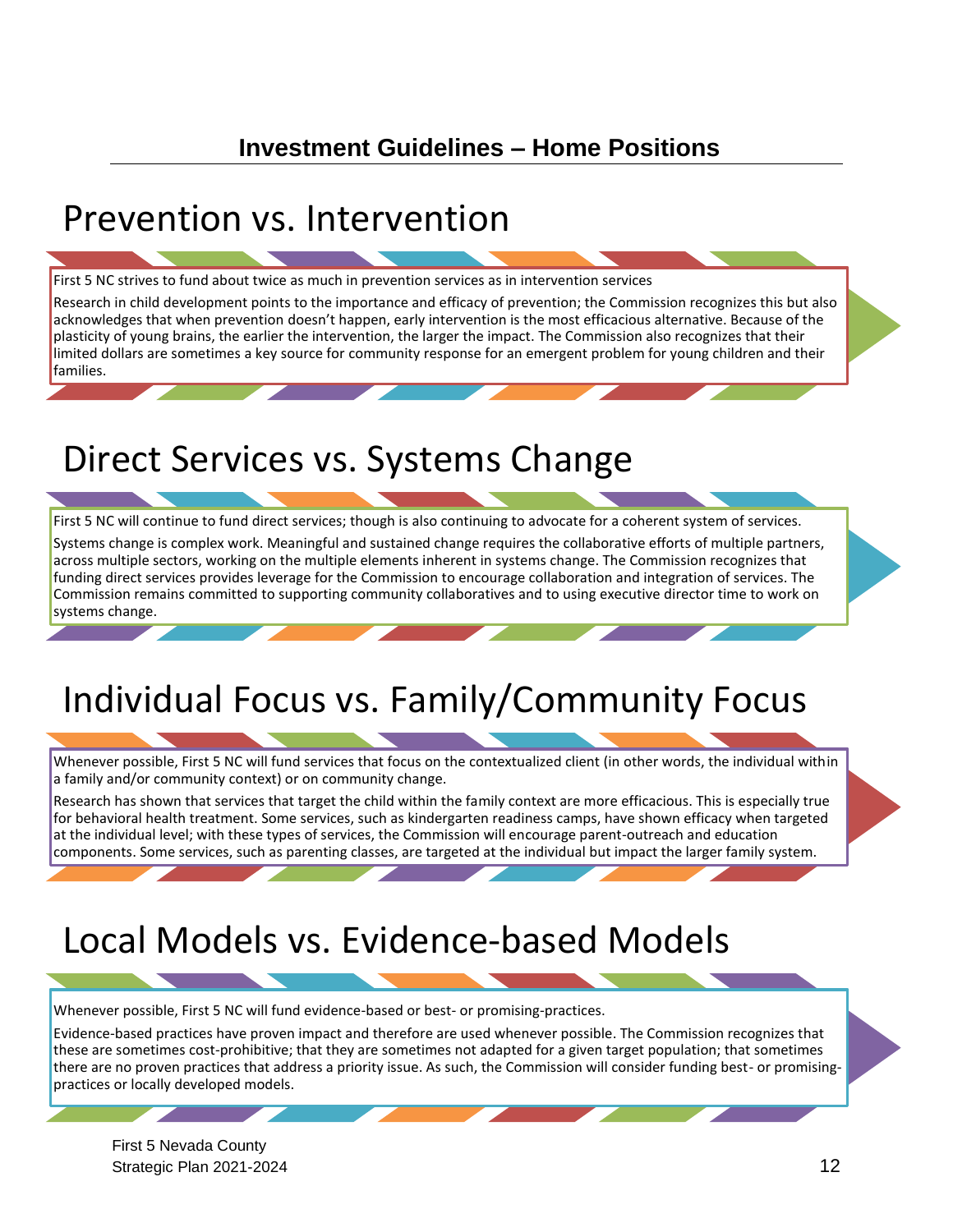### **First 5 Nevada County Initiatives**

In the past, the Commission reviewed their funding patterns and looked at several frameworks that articulate theories of change for early childhood programs. These included the Center for the Study of Social Policy's Pathways Mapping Initiative (both the Pathway to Children Ready for School and Succeeding in Third Grade<sup>14</sup> and the Pathway to Prevention of Child Abuse and Neglect<sup>15</sup>), and their Strengthening Families Approach<sup>16</sup>.

These frameworks provided the rationale for choosing goals, objectives and strategies that would support First 5 Nevada County's mission and lead to its vision that children thrive in nurturing communities that support families in reaching their full potential. The Commission noted that previous funding processes focused on funding direct service programming. With declining revenues, the Commission has chosen to focus more on community-wide systems change; supporting direct services programming in serving the community, while also seeking out additional opportunities for sustainability. The Commission articulated four initiatives and their relationship to one another that better captured their work. The four initiatives are:

- Early learning
- Family strengthening
- Communication and outreach
- Capacity building and systems change

The initiatives, their components, and their relationships to one another are described on the following page. An Implementation Plan will serve as a companion document to the Strategic Plan; outlining the funded programs and their alignment with the Commission's priority initiatives.

<sup>&</sup>lt;sup>14</sup> Schorr, L., & Marchand, V. (2007, June). Pathway to Children Ready for School and Succeeding in Third Grade. Washington, DC: Center for the Study of Social Policy.

 $15$  Schorr, L., & Marchand, V. (2007, June). Pathway to Prevention of Child Abuse and Neglect. Washington, DC: Center for the Study of Social Policy.

 $16$  Harper Browne, C. (2014, September). The Strengthening Families Approach and Protective Factors Framework: Branching out and reaching deeper. Washington, DC: Center for the Study of Social Policy.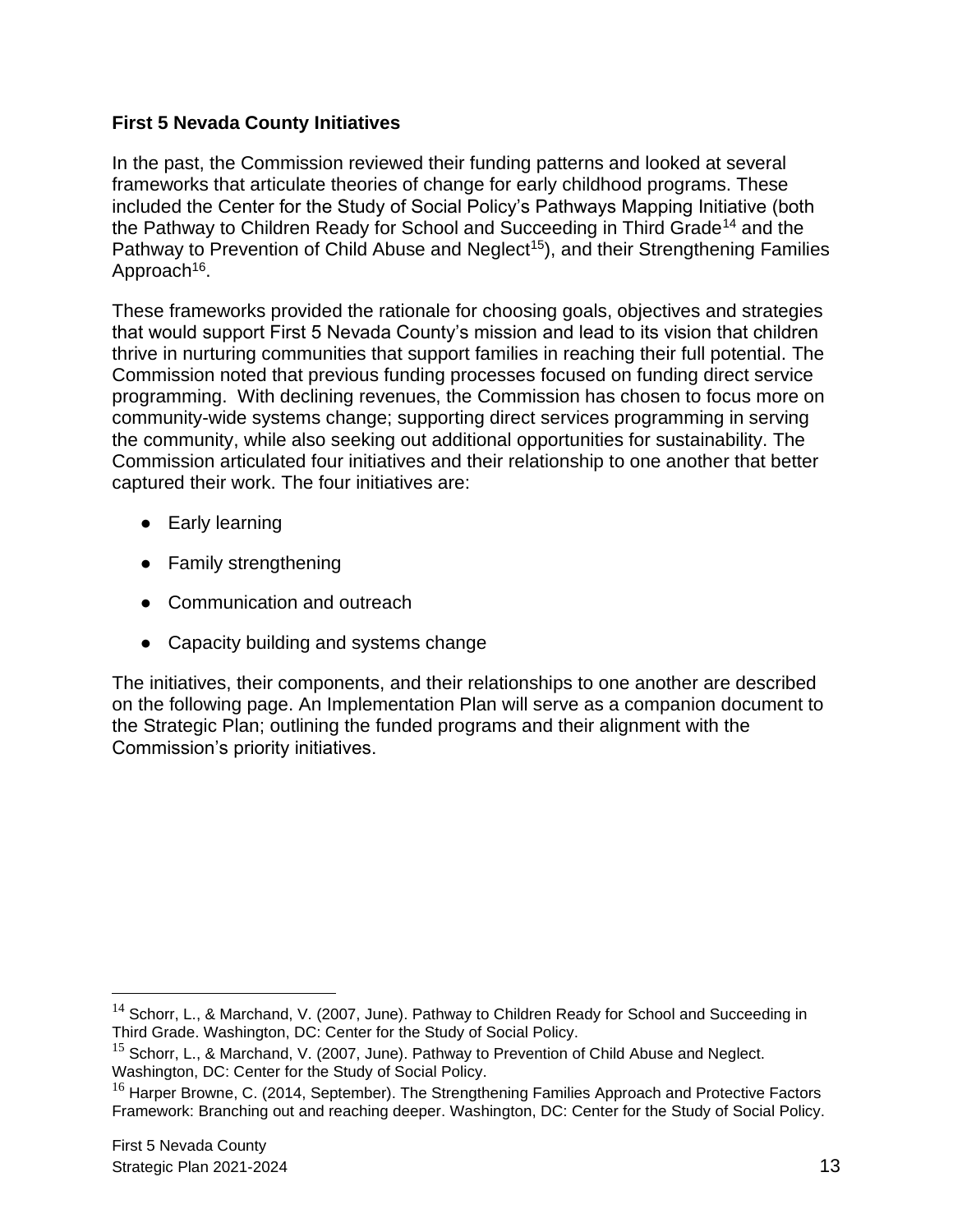### If we invest in these priority areas...

### we anticipate these outcomes...

# will lead to achieving these goals.

| <b>Family</b><br><b>Strengthening</b>             | · Enhanced parenting support to promote strong families, including enhancement of parent knowledge of child<br>development<br>. Opportunities for parents to receive concrete support in times of need<br>. Enhanced social connections among parents<br>· Enhanced parental resilience<br>. Enhanced social-emotional competence of children<br>. Consistent messaging on early learning and development                                                                                                                                              | Goal 1<br>Nevada County children will live with supported,<br>nurturing parents.                        |
|---------------------------------------------------|--------------------------------------------------------------------------------------------------------------------------------------------------------------------------------------------------------------------------------------------------------------------------------------------------------------------------------------------------------------------------------------------------------------------------------------------------------------------------------------------------------------------------------------------------------|---------------------------------------------------------------------------------------------------------|
| <b>Early Learning</b>                             | · Improved child care quality<br>. Enhanced knowledge, skills, materials, and capacity of providers who serve children 0 to 5<br>. Increased developmental screening of children, including Kindergarten entry assessments<br>·Supports for child health & wellness (behavioral, physical, and dental health and child safety)<br>. Improved family literacy<br>· Improved school readiness<br>· Increased opportunities for child socialization<br>. Decreased achievement gap for culturally diverse and socioeconomically disadvantaged populations | Goal 2<br>Nevada County children are ready to enter school.                                             |
| <b>Communications</b><br>and Outreach             | . Commission engagement in advocacy for and education about children 0 to 5 and their families<br>. Increased community knowledge of and engagement in the needs of children 0 to 5<br>. Consistent messaging on early development and learning                                                                                                                                                                                                                                                                                                        | Goal 3<br>Nevada County children are represented in the larger<br>community.                            |
| <b>Capacity Building</b><br>and Systems<br>Change | . Increased communication and collaboration among agencies and organizations that serve the O to<br>5 population<br>. Increased numbers of agencies and programs leveraging private, state and federal dollars<br>. Increased sharing of funds, resources, and evaluations among agencies and programs<br>. Strengthened evaluation practices and communication of those findings<br>. Increased access to linguistically and culturally appropriate services for families                                                                             | Goal 4<br>Nevada County families have access to integrated,<br>collaborative, and sustainable services. |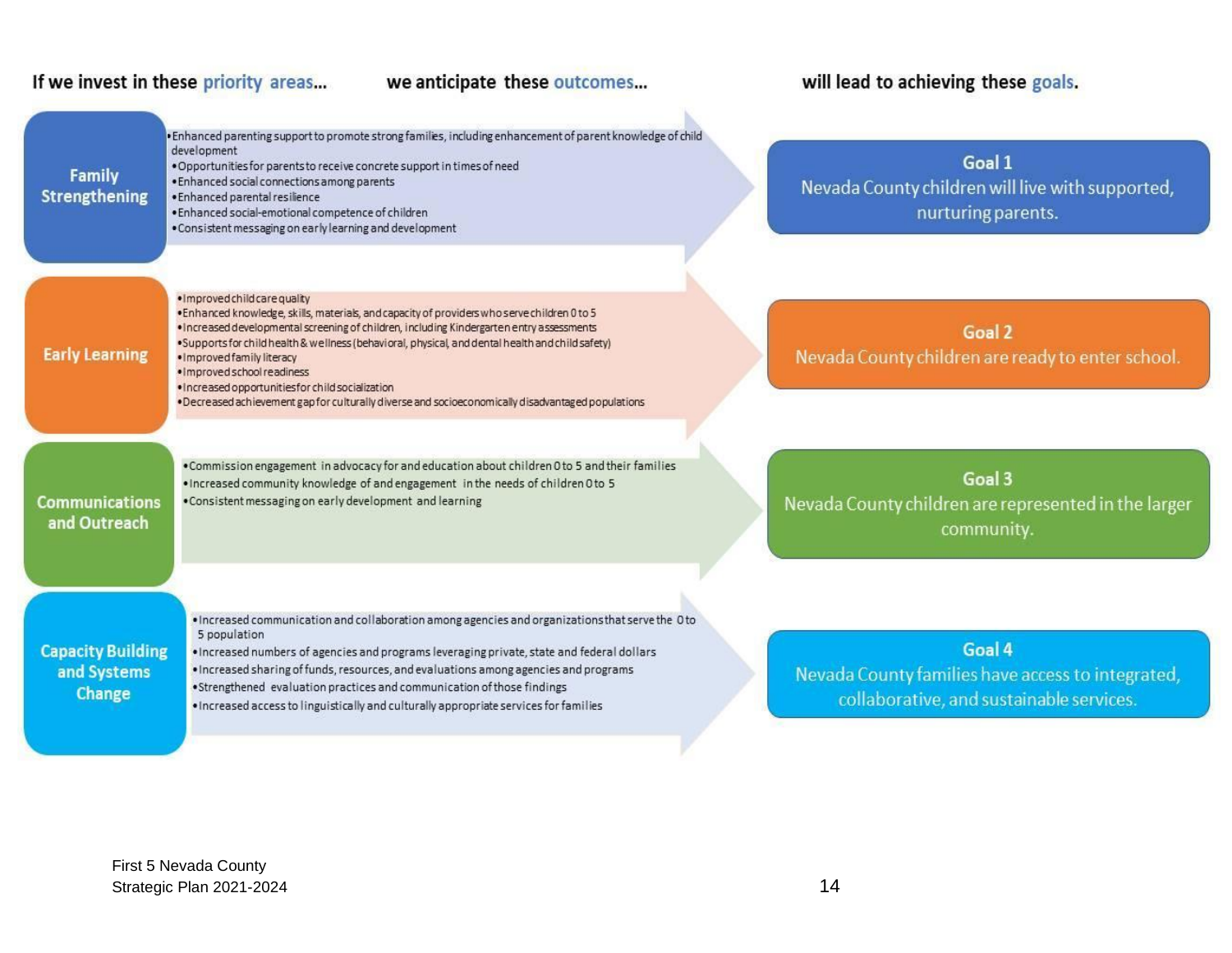# **Link to First 5 California Focus Areas and Strategic Results**

The following chart shows how the First 5 Nevada County Initiatives coordinate with the First 5 California Focus Areas and Strategic Results:

<span id="page-14-0"></span>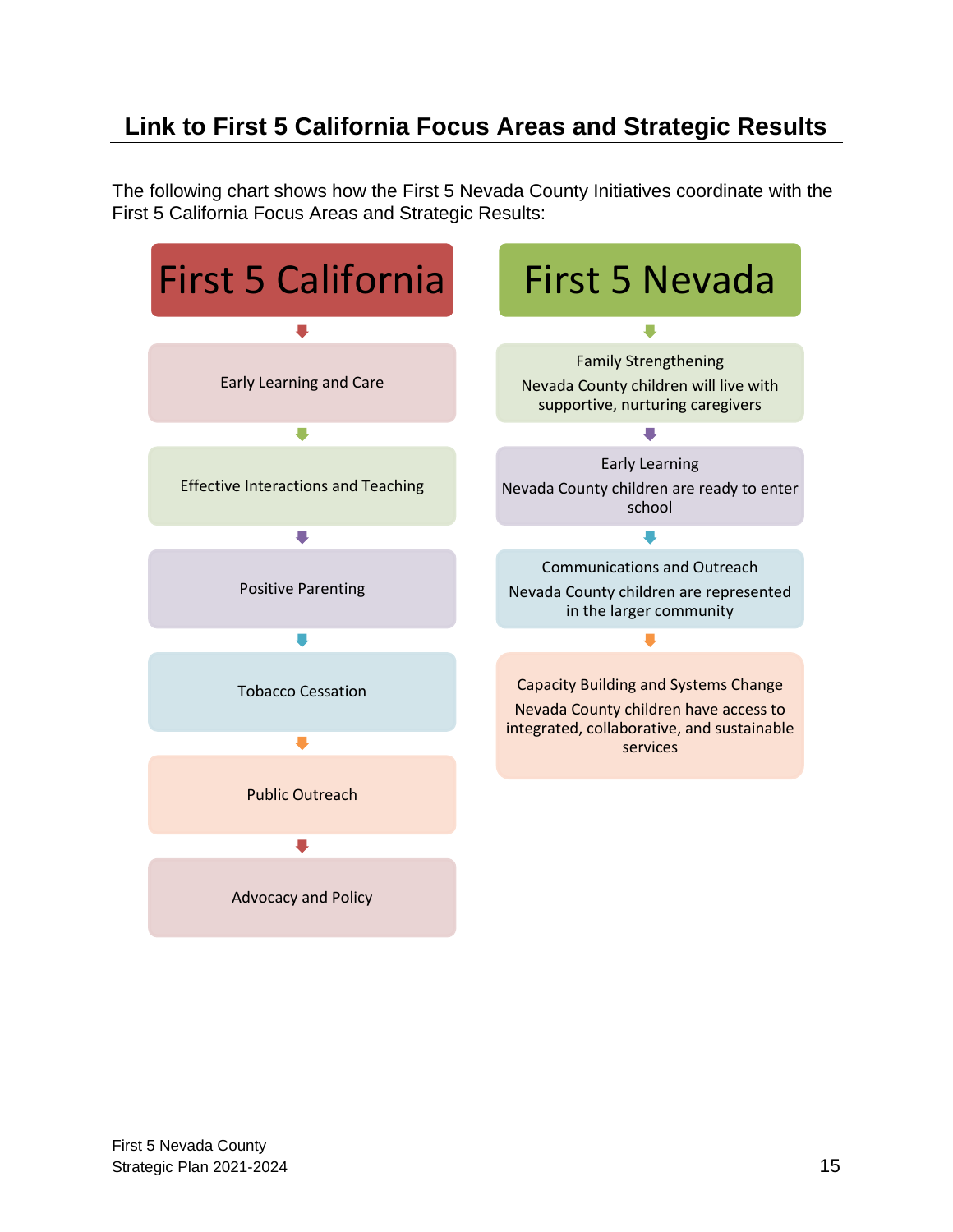# **EVALUATION PLAN**

### **PURPOSE**

The purpose of the First 5 Nevada County Evaluation Plan is to provide information to stakeholders, including the Commission and those who contract with First 5, about progress on our statutory mandate to create a system to support, promote and improve the early development of children 0 to 5 years of age. The California Health and Safety Act requires First 5 Commissions to *"…measure the outcomes of county funded programs through the use of applicable, reliable indicators and review that information on a periodic basis as part of the public review of its strategic plan."*

This plan will comply with state reporting requirements. In addition, this Evaluation Plan is intended to explain how Nevada County will collect data and measure outcomes in a manner that provides adequate information to the Commission about the value of their investments. Contractors will gain information about their programs as well.

### **STRUCTURE**

### *Countywide Data on the Well-being of Children*

First 5 Nevada County will continue to measure the well-being of children, using key countywide data points, parent and provider surveys, focus groups, and community conversations. Annually, the Commission will review a set of key countywide data points.

### *Annual Evaluation of First 5 Investments by the Commission*

The Commission will review the progress and outcomes of each funded program annually. Beginning July 2020, grantees will be required to complete quarterly programmatic and expenditure reports in order to receive expense reimbursements. Commissioners will be provided with a high level overview following each reporting period; with a comprehensive summary provided at the end of the program year. Each grantee will submit a one-page overview of their funded program by July 31 of each year for the prior funding year (*see* **IMPLEMENTATION PLAN**). These overviews will appear in the Commissioners' meeting binders throughout the year. Additionally, grantees will provide a presentation about their progress and outcomes at a Commission meeting at least once during their granting period. Finally, at least once during each granting period, the Executive Director and representatives of the Commission will conduct a site visit to view program delivery, record keeping, and/or fiscal procedures. Any or all of these modes of evaluation will be used by the Commission in making future funding decisions.

### *Compliance with First 5 California Evaluation Framework*

First 5 Nevada County staff and contractors shall comply with the First 5 California Evaluation Framework. As such, the Service Data Elements for each funded program must be reported. These are: the number, age, language and ethnicity of children, the number, language and ethnicity of primary caregivers, other family members served, and information about who provided the service. Staff and contractors shall report outcomes on all investments, and staff will report them to the state by result area.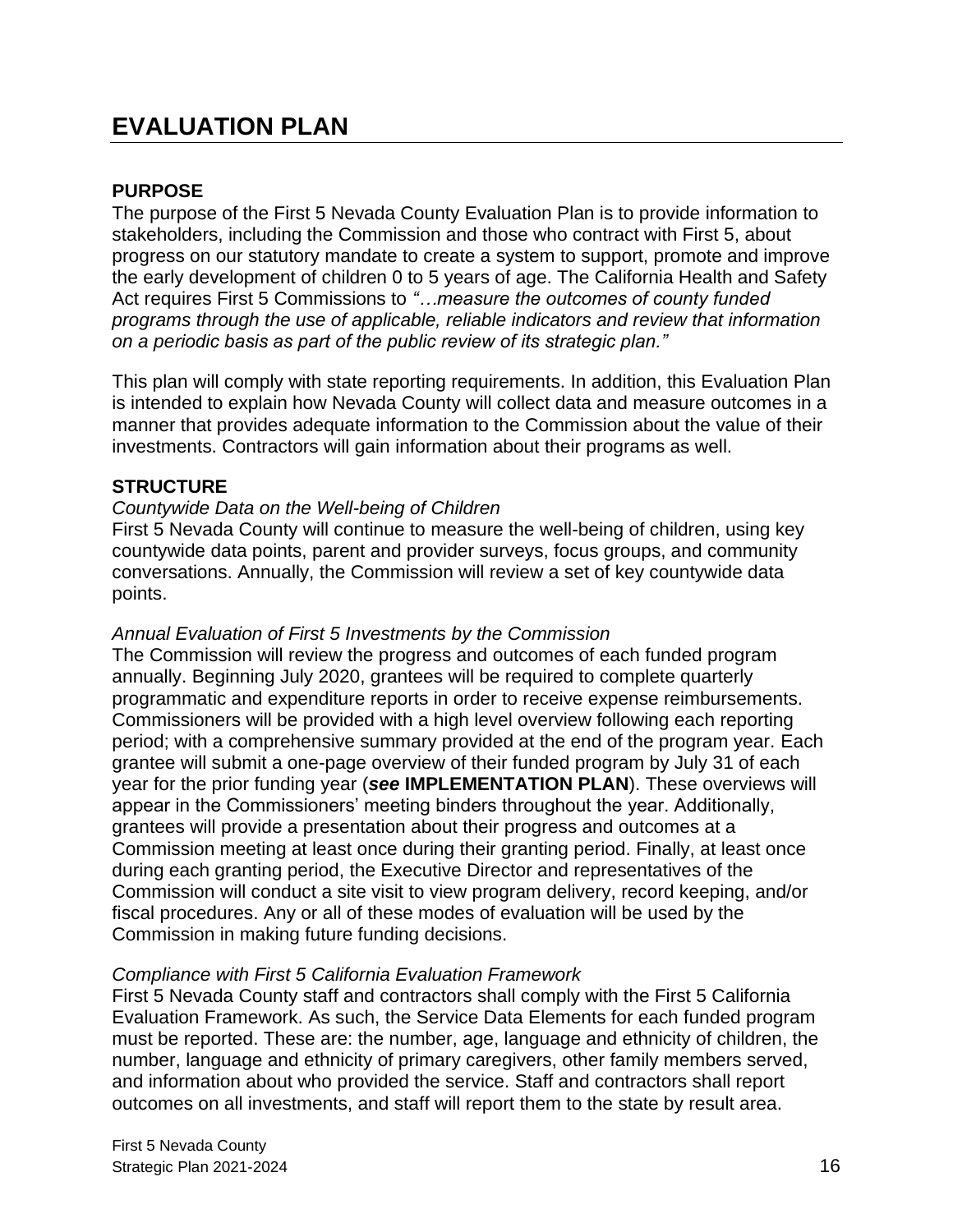### *Reporting Requirements*

All investments shall be tied to a Goal, Objective, and Strategy in the First 5 Nevada County Strategic Plan. The "Funded Program or Project Mandatory Reporting Requirements" description contains data collection requirements, definitions and a methodology for outlining the Evaluation Plan for each funded program (*see* **IMPLEMENTATION PLAN**).

Contractors shall report Service Data information and outcomes on agreed indicators on a quarterly basis, with a site visit planned for half way through the year. Staff shall review reports promptly and notify contractors within a reasonable time if their reports or their progress are not in compliance with the contract. Contractors shall also report their fiscal information as designated in their contracts.

### **Indicators**

Each funded program was selected because of its ability to meet a prioritized need identified by the Commission in their needs assessment and priority setting processes. Progress on those needs will be measured by selected indicators which will be tracked by grantees as indicated in the following chart (note: outputs listed in the logic model are not all-inclusive – additional indicators are outlined in the Implementation Plan).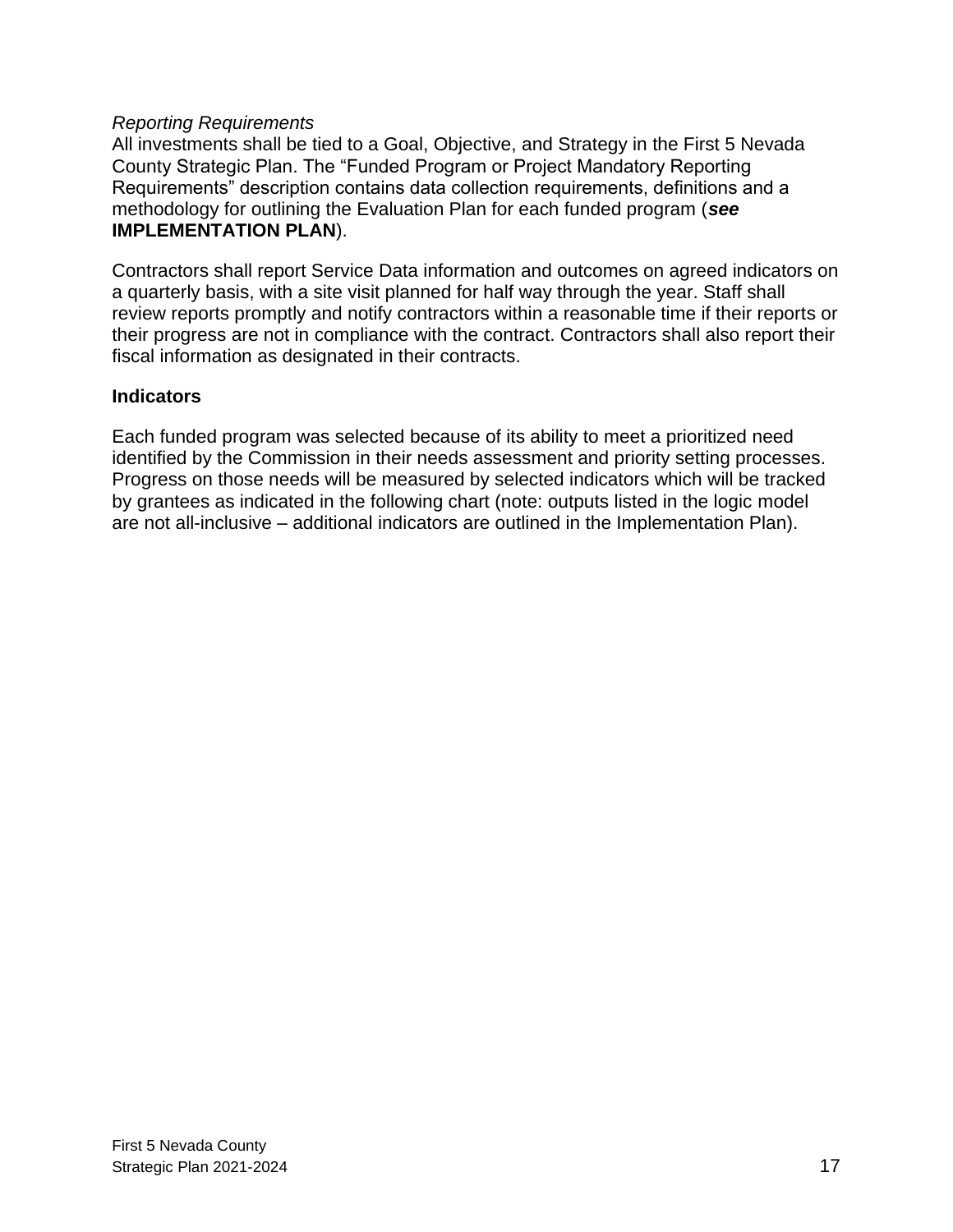# **Logic Model**